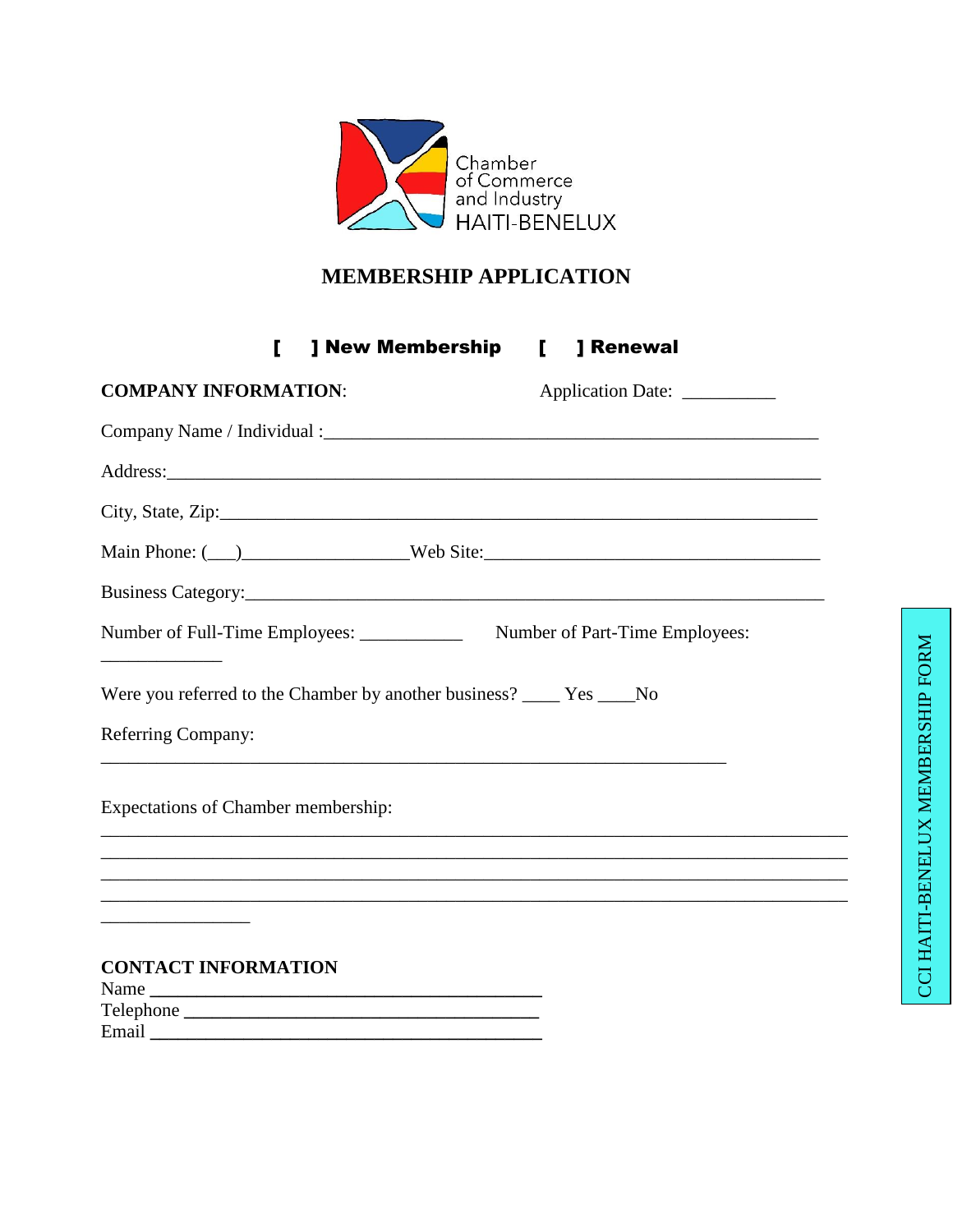#### **COMPANY DATA**

| Business Sector $\Box$ Import/Distribution      | $\Box$ Institute           | $\Box$ Manufacturing/Export |
|-------------------------------------------------|----------------------------|-----------------------------|
| $\Box$ Press                                    | $\Box$ Private Association | $\Box$ Public Organization  |
| $\Box$ Retail/Wholesale/Sourcing $\Box$ Service |                            |                             |

Please X below the most appropriate category of your business

| Academic                                               | Accounting                       | $\Box$ Advertising/Media/PR     |
|--------------------------------------------------------|----------------------------------|---------------------------------|
| $\Box$ Aerospace / Aviation                            | $\Box$ Agriculture / Live Animal | $\Box$ Architecture / Interior  |
| $\Box$ Automotive                                      | <b>Banking/Finance</b>           | $\Box$ Building / Construction  |
| $\Box$ Business Consultancy                            | Chemicals                        | Cosmetics                       |
| Department Stores/ Super Stores □ Electric/ Electronic |                                  | $\Box$ Engineering              |
| $\Box$ Environmental                                   | □ F&B/ Restaurants/Catering      | $\Box$ Fashion Accessories      |
| $\Box$ Food Industry                                   | Freight Forwarding/Shipping      | $\Box$ Furniture                |
| Gems/ Jewelry                                          | Gift/Toy/Decorative Items        | $\Box$ Hospital/Medical Service |
| $\Box$ Hotel/ Hospitality                              | □ Household Product              | $\Box$ HR                       |
| $\Box$ Information Technology                          | Insurance                        | $\Box$ Metal/Iron               |
| $\Box$ Legal Services / Law Firm                       | $\Box$ Machinery                 | Minerals/Fuels                  |
| $\Box$ Naval                                           | Packaging                        | $\Box$ Paper                    |
| $\Box$ Pharmaceutical/Medical Device                   | $\Box$ Plastic                   | $\Box$ Printing                 |
| $\Box$ Product & Fashion Design                        | Property / Real Estate Service   | $\Box$ Retail Shop/ Boutique    |
| $\Box$ Rubber                                          | Sport/Travel Equipment           | $\Box$ Telecommunications       |
| Textile / Garment                                      | $\Box$ Tourism / Travel Agents   | $\Box$ Trade Fair/Events        |
| $\Box$ Transportation Services                         | Wood                             | $\Box$ Miscellaneous            |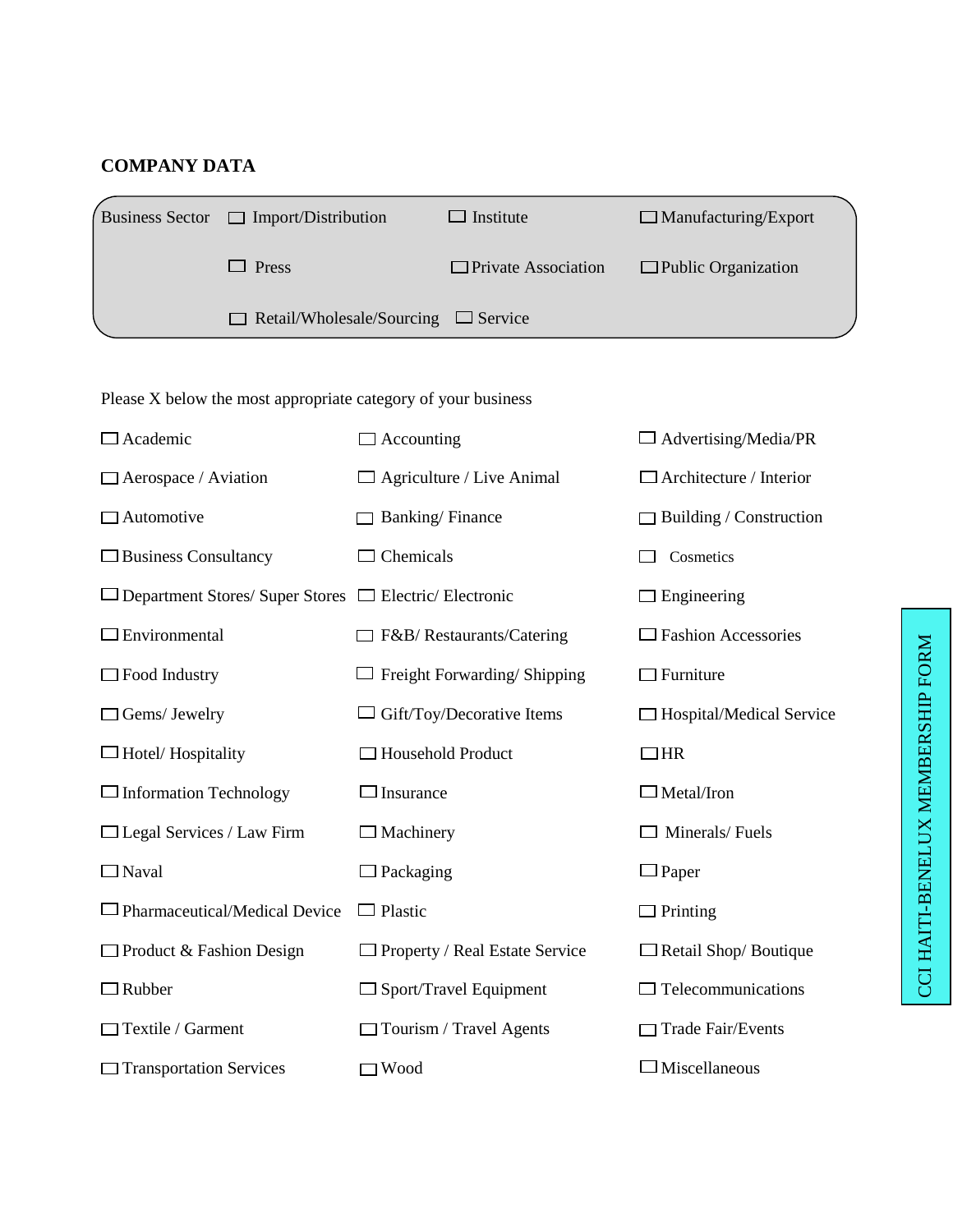$\Box$  I accept to be contacted should CCI Haiti-Benelux requires information on my company's specific industry.

\_\_\_\_\_\_\_\_\_\_\_\_\_\_\_\_\_\_\_\_\_\_\_\_\_\_\_\_\_\_\_\_\_\_\_\_\_\_\_\_\_\_\_\_\_\_\_\_\_\_\_\_\_\_\_\_\_\_\_\_\_\_\_\_\_\_\_\_\_\_\_\_\_\_\_\_\_\_\_\_ \_\_\_\_\_\_\_\_\_\_\_\_\_\_\_\_\_\_\_\_\_\_\_\_\_\_\_\_\_\_\_\_\_\_\_\_\_\_\_\_\_\_\_\_\_\_\_\_\_\_\_\_\_\_\_\_\_\_\_\_\_\_\_\_\_\_\_\_\_\_\_\_\_\_\_\_\_\_\_\_ \_\_\_\_\_\_\_\_\_\_\_\_\_\_\_\_\_\_\_\_\_\_\_\_\_\_\_\_\_\_\_\_\_\_\_\_\_\_\_\_\_\_\_\_\_\_\_\_\_\_\_\_\_\_\_\_\_\_\_\_\_\_\_\_\_\_\_\_\_\_\_\_\_\_\_\_\_\_\_\_ \_\_\_\_\_\_\_\_\_\_\_\_\_\_\_\_\_\_\_\_\_\_\_\_\_\_\_\_\_\_\_\_\_\_\_\_\_\_\_\_\_\_\_\_\_\_\_\_\_\_\_\_\_\_\_\_\_\_\_\_\_\_\_\_\_\_\_\_\_\_\_\_\_\_\_\_\_\_\_\_ \_\_\_\_\_\_\_\_\_\_\_\_\_\_\_\_\_\_\_\_\_\_\_\_\_\_\_\_\_\_\_\_\_\_\_\_\_\_\_\_\_\_\_\_\_\_\_\_\_\_\_\_\_\_\_\_\_\_\_\_\_\_\_\_\_\_\_\_\_\_\_\_\_\_\_\_\_\_\_\_ \_\_\_\_\_\_\_\_\_\_\_\_\_\_\_\_\_\_\_\_\_\_\_\_\_\_\_\_\_\_\_\_\_\_\_\_\_\_\_\_\_\_\_\_\_\_\_\_\_\_\_\_\_\_\_\_\_\_\_\_\_\_\_\_\_\_\_\_\_\_\_\_\_\_\_\_\_\_\_\_ \_\_\_\_\_\_\_\_\_\_\_\_\_\_\_\_\_\_\_\_\_\_\_\_\_\_\_\_\_\_\_\_\_\_\_\_\_\_\_\_\_\_\_\_\_\_\_\_\_\_\_\_\_\_\_\_\_\_\_\_\_\_\_\_\_\_\_\_\_\_\_\_\_\_\_\_\_\_\_\_

#### **ACTIVITIES, PRODUCTS & SERVICES**

\_\_\_\_\_\_\_\_\_\_\_\_\_\_\_\_\_\_\_\_\_\_\_

| ANNUAL MEMBERSHIP FEE<br>(USD)                                                                                           |
|--------------------------------------------------------------------------------------------------------------------------|
| [ ] Large Business / organization /<br>association (over 50 employees or<br>More than 1 million USD<br>$turnover)$ \$300 |
| [ ] Small Business / organization /<br>association $(50$ employees max.)<br>.<br>\$125                                   |
| [ ] Individual  \$60                                                                                                     |

**PS: Payment can be done by cash or check For the check payment, it can be made out to CCI Haiti-Benelux** 

٦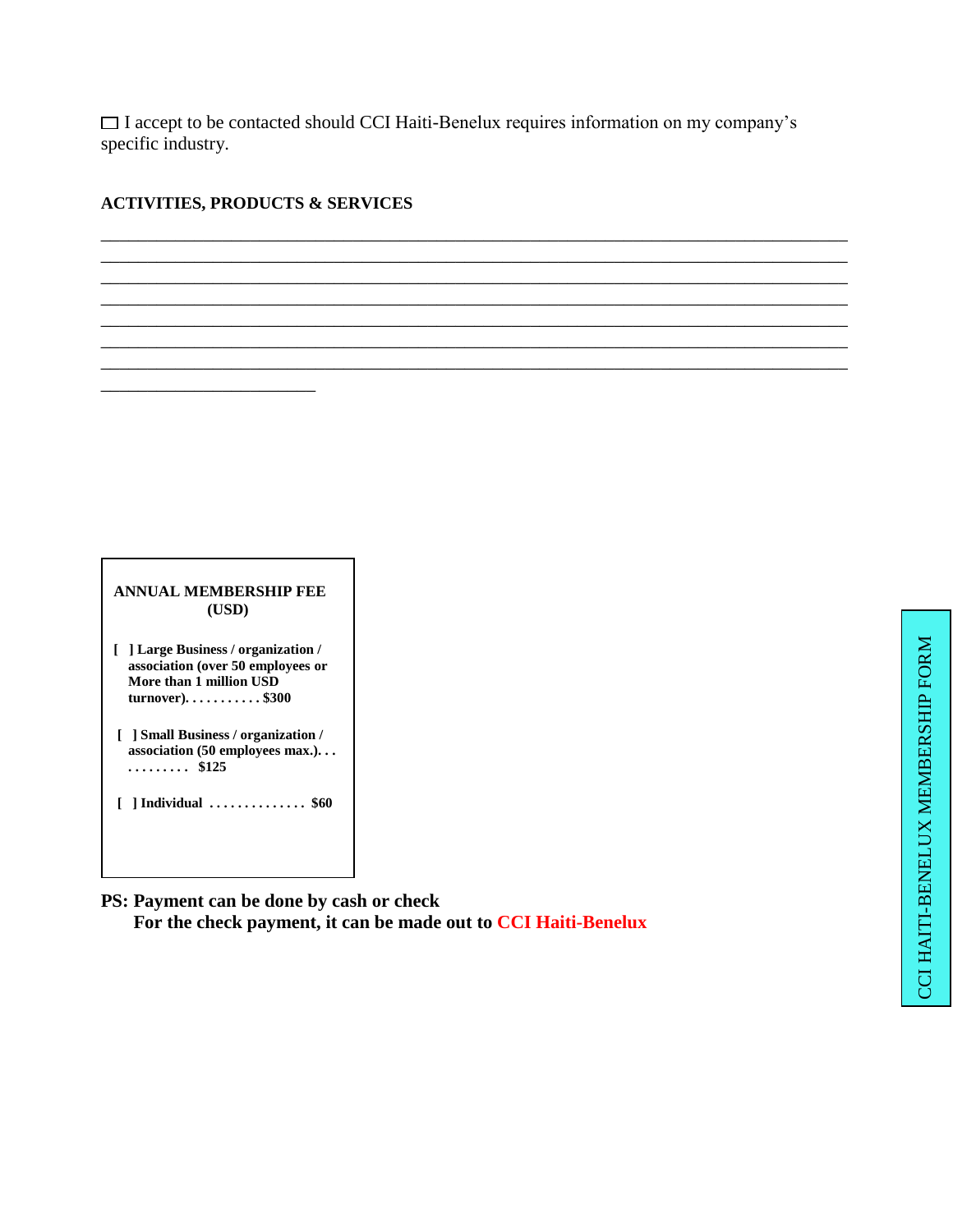#### • [Benefits of Getting Involved](http://www.huntsvillealabamausa.com/chamber/services/benefits.html) :

#### **Top 10 Reasons for Joining the Chamber**

### **D** Networking

Meet people at multiple events each month. Exchange cards and information of who provides different goods and services.

#### <sup>2</sup> Economic Development

Become actively involved in preparing, developing and promoting our community for economic growth. When the community grows, so does your potential customer base.

## **8** Building Relationships

In this era of relationship marketing, building relationships with potential clients and customers is essential to your business growth and expansion. People do business with people they know.

## 4 Involvement

Voice your opinions. Learn what others think and then work toward a common goal through participation in committees, task forces or community groups.

### **5** Visibility

Expose your business to a wider audience of business owners and decision makers. Enhance your name recognition. Expand your business with listings on the world wide web through the online membership directory.

### **6** Business Contacts

Enlarge your circle of influence in the business community by meeting others at Chamber functions and working together on committees and projects. Your business is referred 24 -7 online as well as by phone, fax or email.

# **D** Community

Heighten your knowledge of how the community is moving ahead by reading Initiatives and ChamberLink. Stay informed on how your business is affected by local, state and federal policies.

## **8** Helping Others

Extend a hand to assist someone else. Be a mentor. Share with others how you